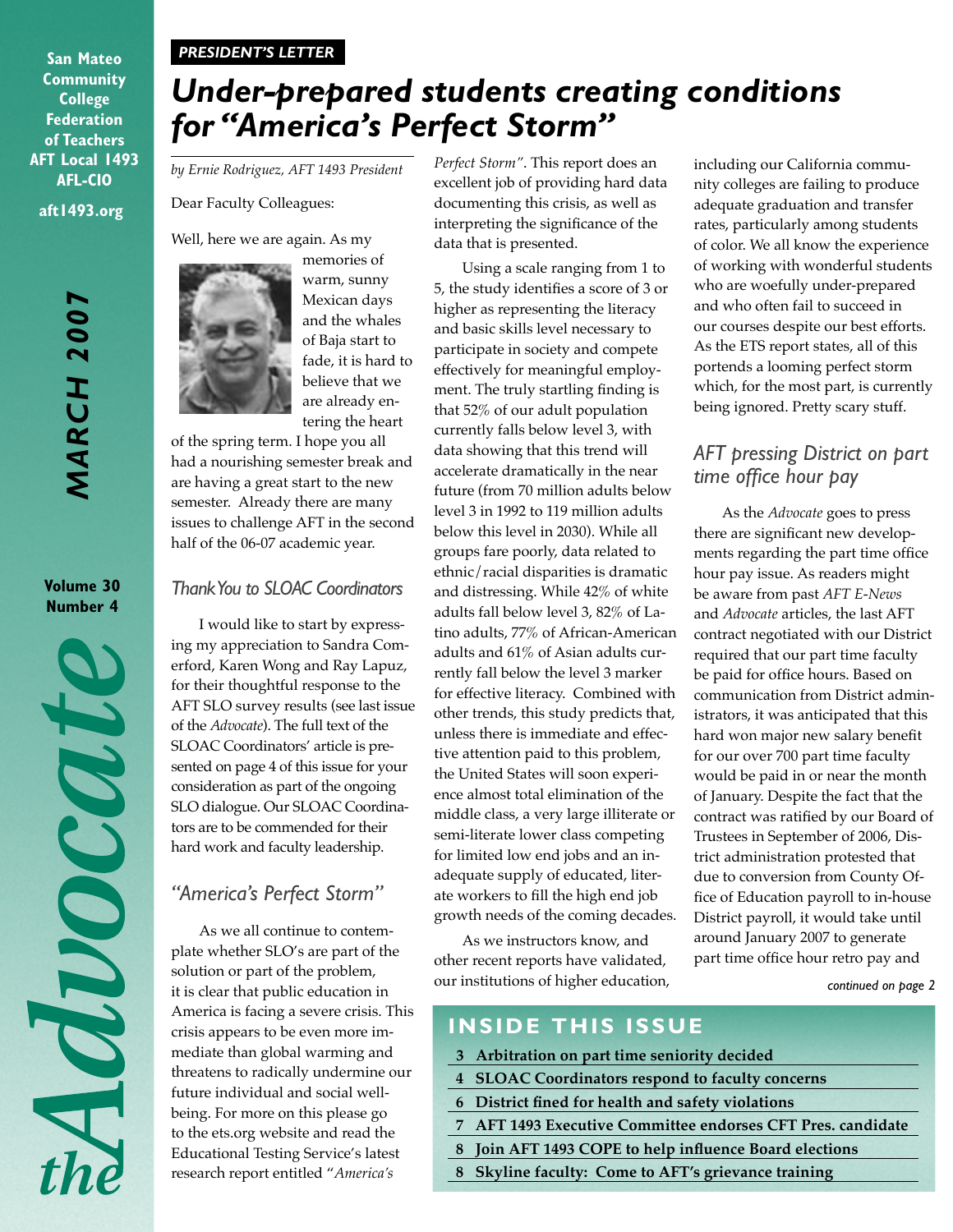*MARCH 2007*

**MARCH 2007** 

**San Mateo Community College Federation of Teachers AFT Local 1493, AFL-CIO** 1700 W. Hillsdale Blvd. San Mateo, CA 94402 (650) 574-6491 aft1493.org

**Editor**  Eric Brenner, Skyline, x4177

**Editorial Board** Eric Brenner, Skyline, x4177 Dan Kaplan, x6491

**President**  Ernie Rodriguez, CSM, x6640

**Co-Vice Presidents** Katharine Harer, Skyline, x4412 Teeka James, CSM, x6390

**Secretary** Alma Cervantes, Skyline, x4368

**Treasurer** Dave Danielson, CSM, x6376

**Chapter Chairs** Chip Chandler, Skyline, x4286 Rick Hough, Skyline, x4193 Yaping Li, CSM, x6338 Ron Brown, CSM, x6691 Monica Malamud, Cañada, x3442

**Executive Committee Reps.**

Nina Floro, Skyline, x4414 Karen Olesen, Cañada, x3415 Anne Stafford, CSM, x6348

#### **Part-timer Reps.**

Victoria Clinton, Cañada, x3392 Sandi Raeber, CSM, x6665 Joan Connors, Skyline, x7301x19468 Dietra Prater Slack, Sky., x7301x19216

**Chief Grievance Officer** John Kirk, CSM, x6386

**Chief Negotiator** Joaquin Rivera, Skyline, x4159

**Executive Secretary** Dan Kaplan, x6491 kaplan@smccd.net ⊕ <⊚∾

#### *President's Letter*

*continued from the previous page*

to set up new regular part time office hour monthly pay. Recently, District administration revised that timeline and indicated that it may take as long as until the end of June for Part Time Faculty to start receiving regular office hour pay. Your AFT Executive Committee, including senior Union leadership, unanimously feel that this further delay is excessive and unreasonable.

Consultation with our Union attorney leads AFT leadership to believe that the District is in violation of laws requiring timely pay for services rendered. On Friday, February 9, a committee of Union leaders including our Chief Negotiator, our Part Time Faculty negotiating team representative, our Chief Grievance Officer, one of our Campus Chairs, our Union Staff person, and myself, met with a committee of District Office administrators. After considerable discussion, Union leadership offered a proposal to resolve the current impasse. As we go to press, District administration, while rejecting the Union proposal, is indicating some willingness to expedite retroactive office hour pay for part timers. We have been told that the District will issue a retro check during the first week of March. Our Chief Negotiator, Joaquin Rivera, is currently working to obtain clarification from the District. Once AFT obtains more definitive information, our Union Executive Committee will need to decide if this response is adequate. AFT will keep faculty informed about this vital issue. Enough is enough, part time faculty deserve to be paid for their work and their devoted service to the San Mateo Community College District. A potential delay of almost a full academic year after ratification of the contract is unacceptable, unethical and we believe, clearly illegal.

#### *Concurrent enrollment task force still not set up*

At an informal lunch meeting, District Vice Chancellor, Jing Luan shared that conversations with high Ed. note: *The following letter, one of many sent to AFT President Ernie Rodriguez, is representative of the feelings of most part-time faculty who have still not received office hour pay that has been owed to them by the District since last Fall.*

#### Mr. Rodriguez,

 If paying part-timers for work rendered last year were "a priority" for the district, they would cut the checks and send them out tomorrow. "Wait and be patient until summer"? What a priority list they have! Do they realize that without that pay we actually got a pay cut? Do they realize that people who were relying on that money are now in trouble (not of their own making)? Whether or not you receive emails from everyone, there is a lot of talk out there about it and a lot of bad feelings about the lack of respect we are given for the job we do so well. Sincerely, (just another "add-junk" employee),

Paulette Callahan, CSM

school districts regarding concurrent enrollment possibilities are continuing. He stated that current District thinking about expanding concurrent enrollment is that, in all likelihood, an expanded version of the current model will be used for all high school districts except San Mateo. For the San Mateo District, attention is being given to some kind of hybrid model where their faculty will teach their classes but for college credit. The Vice Chancellor reiterated his commitment to a task force committee that will ultimately review and recommend a design for any expansion of concurrent enrollment. It appears that District planning for expanded concurrent enrollment is moving ahead even without this task force having been formed. There are many unresolved, union-related issues that will be important to address before any such plan can be endorsed by AFT. Stay tuned for further developments.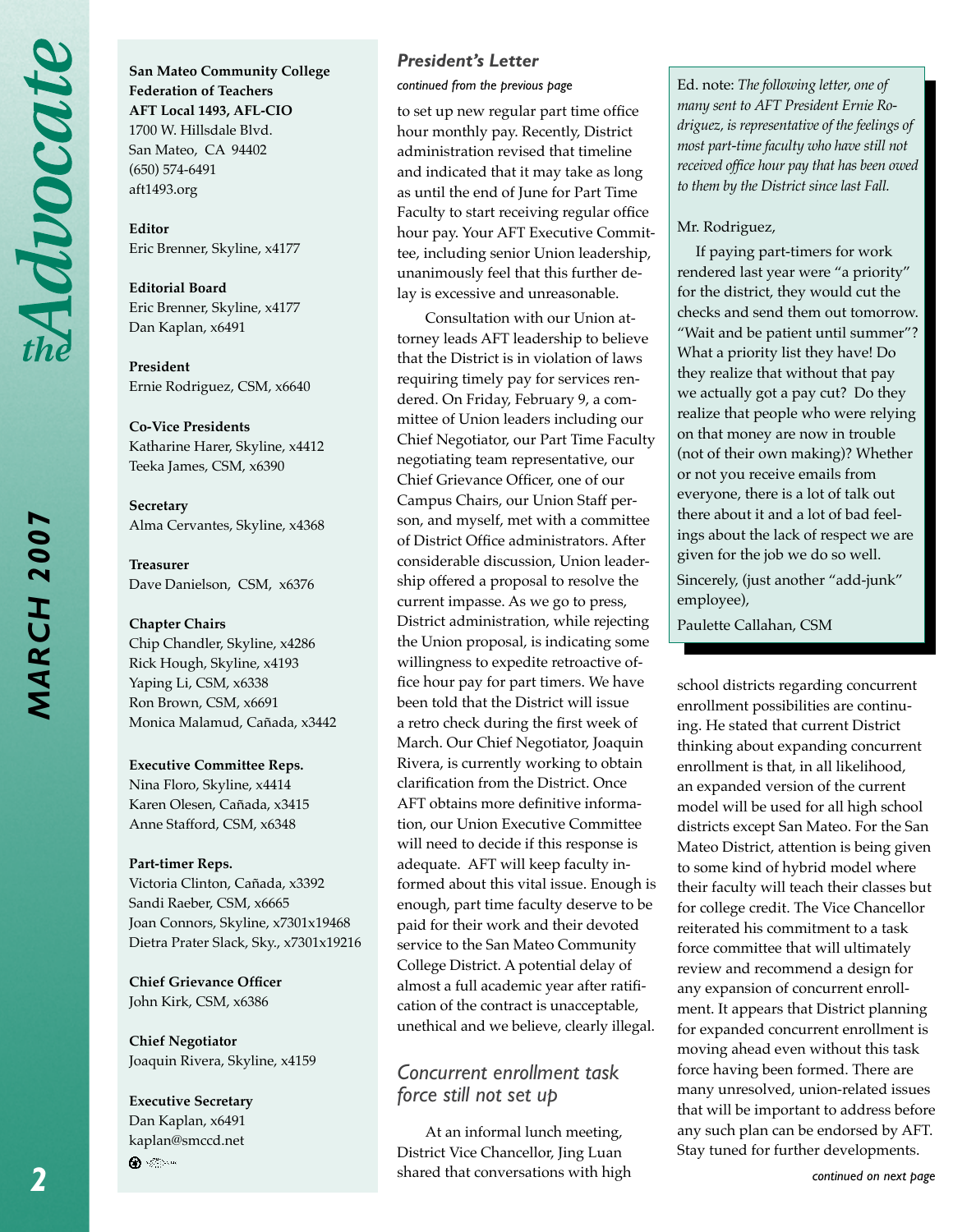Advocate

## *Arbitrator says District did not follow part-time seniority contract rules, but denies compensation to grievant*

*by John Kirk, AFT 1493 Chief Grievance Officer*

A part-time instructor came to the union in October of 2005 with a seniority problem. He had been teaching at the College of San Mateo since 1989. The program he was in had been put on hiatus in 2003, but the College reinstated a few classes for the fall of 2005. He was unaware that classes in his department had been reinstated. He was more than qualified to teach two of the classes, but the division dean hired a much less senior part-timer. When he learned that he had been skipped over, he asked to meet with the dean to find out why. He was told that since he had not taught for three semesters, his name had been removed from the seniority list and he would have to reapply for a position. The union informed the dean that a parttimer only loses seniority if he hasn't taught for **more than three semesters**. In addition, when a program is reduced because of financial exigencies, the contract specifically states**: "A part-time teacher whose assignment is reduced under this section will not lose his/her seniority or accumulated sick leave**."

The union filed a grievance on November 8, 2005, asserting that the instructor was fully competent to teach the two survey classes, and as the most senior member of the department, he should have been assigned to teach the courses. As a remedy, he should be paid back pay equal to the amount he would have earned had he been assigned to the two classes.

The college president turned the grievance down arguing that the less senior instructor was "a better choice." The union appealed the grievance to the chancellor, who also rejected the grievance on similar grounds—the hiring of the less senior instructor was "warranted because of program need and his skills and abilities."

Our contract requires the administration to weigh seniority, qualifications and program need when hiring part-time instructors. A past arbitration in our district had established the principle that when the dean considers two individuals, she must weigh seniority and qualifications. If there is a significant difference in seniority and a small difference in qualifications, then seniority must be followed. If there is a small difference in seniority and a

*continued on page 5*

#### *President's Letter continued from the previous page*

#### *District gives clarification on construction planning*

After considerable back and forth discussion, District administration has sent the Union a memo providing details addressing AFT concerns about the new Construction Planning Department. Union leadership was concerned about two key issues related to creation of this new District office department. The Union's first concern had to do with the creation of the many new positions related to this department. As of the start of spring term, nine new District Office positions had been created. The Union sought assurance that these positions would be terminated at the end of the Bond implementation period. The second Union related concern, had to do with expenditure of general fund dollars to support these new positions. District administration had previously indicated that a portion

of some of these new positions would be funded from general fund dollars.

The recently received memo, written by Vice Chancellor Harry Joel, now clarifies that all positions related to the new Construction Planning Department will be terminated at the end of the bond implementation period. This memo also states that, while a "nominal" amount of money will come from the general fund to support a small portion of two positions, District administration will regularly report expenditures to the District Shared Governance Budget Subcommittee for review. District administrators feel that it is currently impossible to identify the amount of time needed from these two positions for non-Bond related activities so it is impossible to specify exactly the percentage of salary that will need to come from the general fund but that this amount should be small. Since AFT has a regular representative on the budget sub committee it will be possible to track expenditure of general

fund dollars to ensure that excessive amounts of money are not being taken from other critical budget needs. Since the stated intent of this new department is to fund only Bond related implementation activities out of Bond income, expenditure of dollars from the general fund should be extremely limited. Your union Executive Committee became concerned about this issue when District administration initially provided only vague information regarding this new department. The new memo is much more detailed and goes a long way toward helping resolve AFT concerns. The AFT will regularly monitor general fund expenditures for this new department to ensure that the memo's stated commitments are realized.

As we devote ourselves to the work of this new semester, we can take comfort in the reality that, unlike fall, spring brings a week of respite and the promise of our own warm summer days over the horizon. Best wishes for a productive and pleasant spring term.  $\square$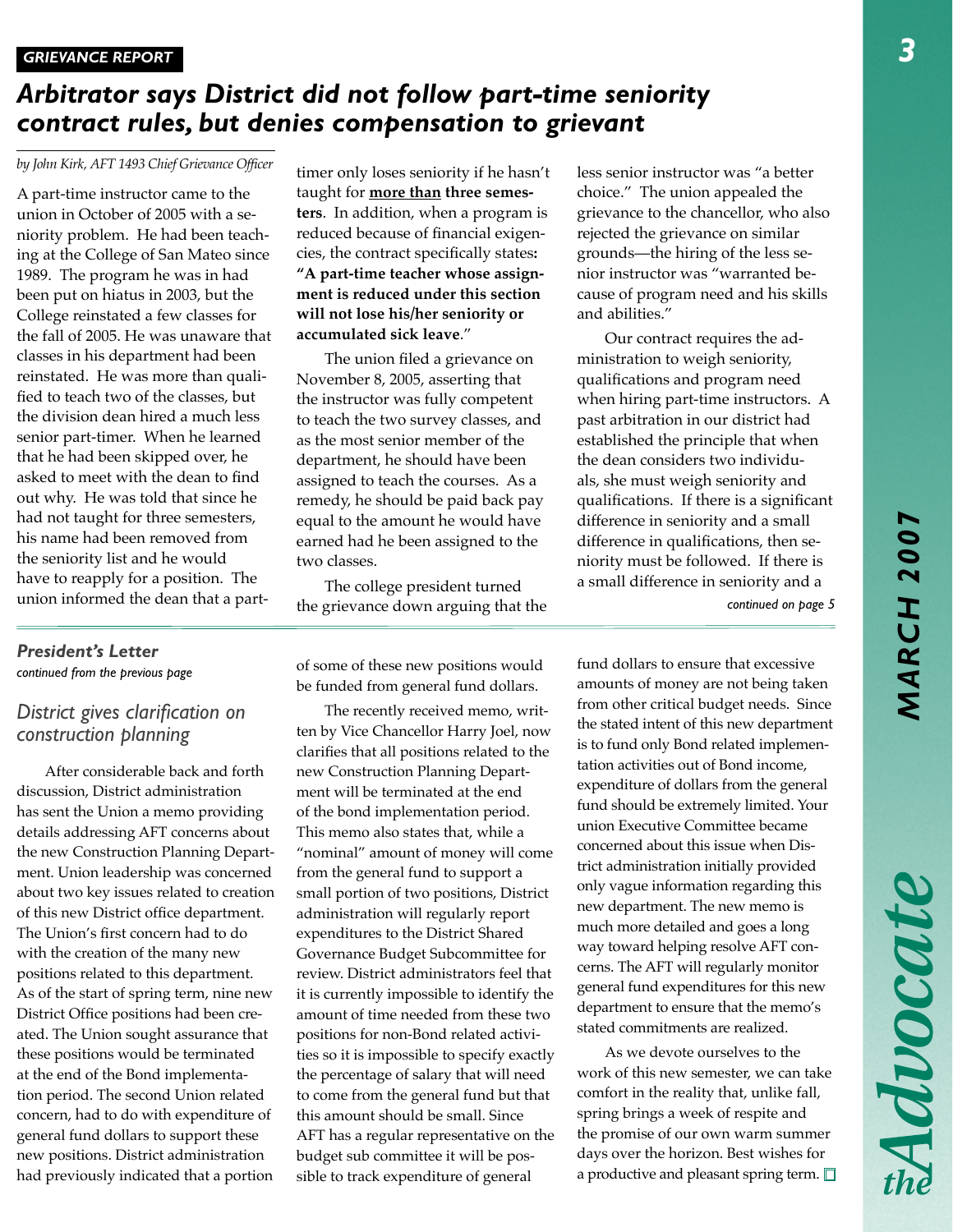# *SLOAC coordinators respond to faculty concerns and emphasize faculty's central role in the SLOAC process*

*By Sandra Stefani Comerford (CSM Coordinator), Ray Lapuz (Canada Coordinator), & Karen Wong (Skyline Coordinator)*

We applaud our Union President, Ernie Rodriguez, for initiating a discussion on the Student Learning Outcomes Assessment Cycle (SLOAC) initiative, and we read with great interest the feedback garnered through the subsequent poll. Believe us: *we share your concerns*. We're well aware of how the accountability movement (better known through its euphemism "No Child Left Behind") has raised some serious concerns, such as standardizing instruction to the point of inhibiting faculty from what they do best: teaching. So concerned are we SLOAC coordinators that we chose to get

involved with shaping and implementing a process on our respective campuses, so as to veer away from accountability and instead, toward assessment that seeks to optimize learning. Yet we are motivated not so much from fear than the belief that assessment is a viable means to engage in the reflective practice that is central to being an effective teacher.

In this article, we'd like to take the opportunity to respond to recurring issues that were raised (in italicized quotes below, as cited from the December 2006 *Advocate*):

#### *1) "SLOs represent an inappropriate, authority driven attempt to control what happens in the classroom."*

Granted, the new accreditation standards have provided the impetus, but they provide a great deal of flexibility in how to implement the process. Fortunately our college administrations took the necessary first step of appointing a faculty coordinator for each campus, working in consensus with each campus' Academic Senate. Before beginning to lay the groundwork for the SLOAC, each campus articulated its philosophy about the purposes of assessment that was signed by its respective leaders. Common to all three campus' philosophies are that assessment be used as a means for continuous educational improvement, that the process be faculty driven and honor principles of academic freedom, and that the resultant data guide curriculum reform, planning, and development.

CSM and Skyline College also established steering committees consisting of staff from across their campuses to determine how to integrate the SLOAC into existing processes, and all three coordinators are working closely with their Senate's Curriculum Committees. The purpose of these efforts is to foster dialogue amongst all stakeholders and create a process that is of use to faculty and staff.

Also important to note is the faculty's central role in the cycle: articulating SLOs, identifying and implementing the best means to assess, and interpreting and determining the implications of the data. As such, the faculty is vested in the process.

#### *2) "Workload—too much work…"/ "We are already doing this."*

A number of faculty, both those who held positive

views of SLOs and those who were skeptical of them, mentioned the issue of time required to generate and assess SLOs. A few succinctly wrote, "It's a waste of our time." But others discussed this issue in greater depth. Most faculty members who have participated in articulating SLOs within their departments have found the dialogue most valuable; however, a thoughtful process to articulate them and their eventual assessment are time consuming activities, activities added to our already overloaded schedules.

We cannot simply eliminate work related to the assessment cycle—the articulation, assessment and resulting changes—without jeopardizing our accreditation status, for the Western Association of Schools and Colleges (WASC) requires measurement of student learning. Thus, we are required to do this work. This point was acknowledged in many responses. Even for those that thought the process was worth the time, the following two responses capture the fundamental concern of time:

"Overall it's a good idea, but it takes a lot of time away from the ordinary teaching duties of the classroom. I might advocate having a few people in each department who really want to work on it to get some release times to work on SLOs."

"I believe there are both positive and negative contributions to the use of SLOs in our teaching…. The drafting and implementing of SLOs and their assessment plans are long, time-consuming processes. Faculty are already totally maxed out with regular teaching preparation and committee work. Therefore, if SLO implementation is to be required, then faculty should be compensated by extra pay or release time from teaching duties."

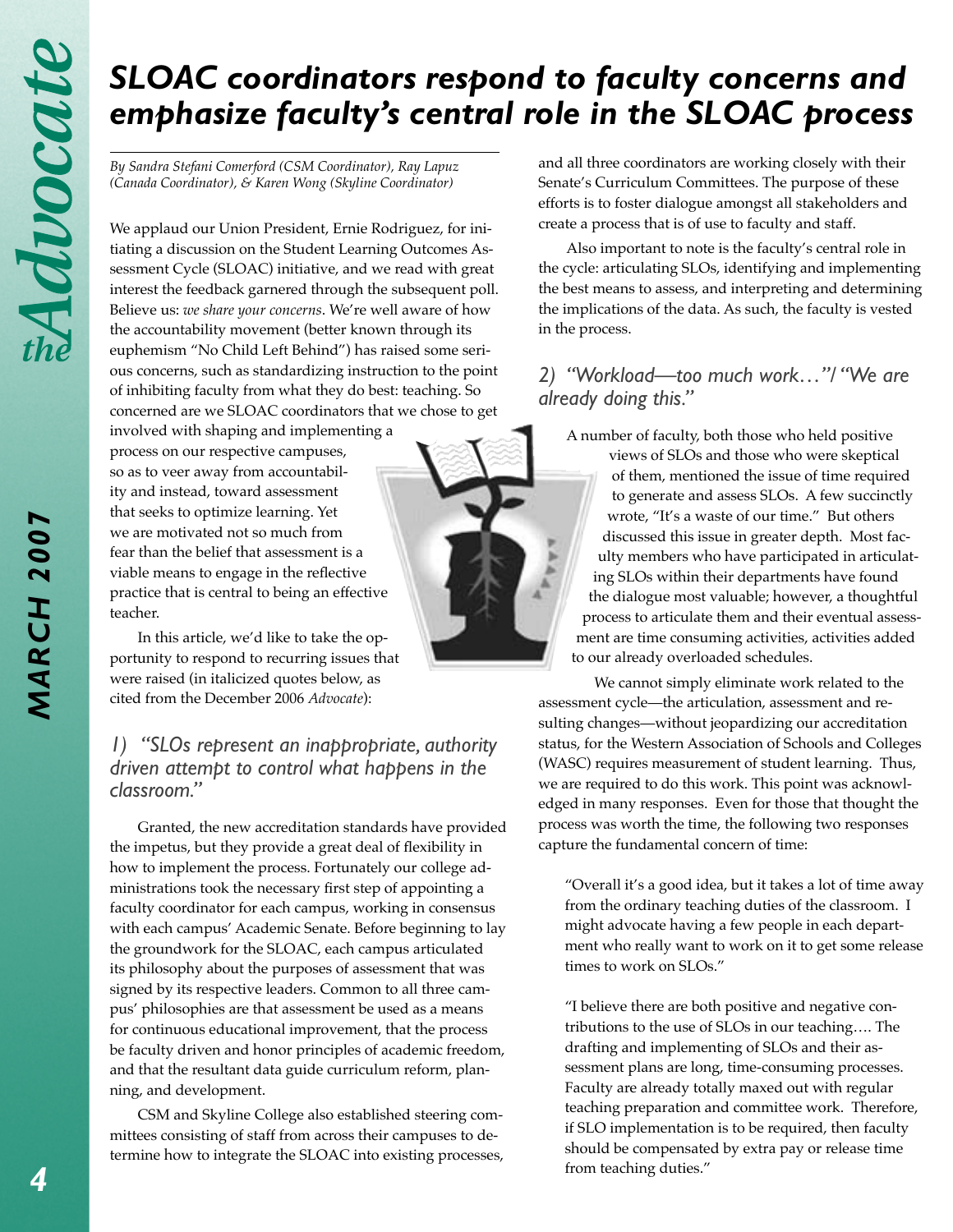Advocate

More time related to the work of SLOs should not make us less effective in the classroom. If assessing SLOs is to be ongoing, then it is imperative that workload issues are addressed, and as such, we turn to our union and welcome them to address any compensation.

#### *3) "There is no evidence SLOs will lead to better learning outcomes."*

If done correctly, the SLOAC process can be a valuable tool for improving teaching and learning. As faculty, we are well versed in the process of evaluating student work based on our articulated objectives. This evaluation process gives a sense of finality or closure to the student's performance in each course. How does the SLOAC differ? Instead of being confined to the individual classroom, with the individual students receiving a grade and accompanying evaluation, the SLOAC is a compilation of data from multiple classes to get a big picture of how students are faring at each level.

Moreover, the assessment of SLOs differs in that it is not the "end of the story." SLOAC is a cyclical process that engages the faculty in an ongoing dialogue about what they feel is important within their teaching and learning environments. It also discloses valuable information and direction to students, providing concrete goals and benchmarks for the learning process. The SLOAC process provides hard data, both quantitative and qualitative, which can assist faculty as we continually challenge our own teaching methods and models. As much as the SLOAC process gives us a means to pinpoint what needs improvement, it also gives us a means to validate what's working.

#### *4) "SLOs are a way of blaming faculty for the learning problems of students."/ "SLOs are a way of blaming faculty for a failure to provide adequate resources to effectively educate students."*

The myth that faculty will somehow be held accountable to student success in a literal way is unfounded. The utilization of SLOs in the classroom works as a tool for communication between the faculty and students, but does not ensure student participation or success. While student progress, in a general sense, is a key component in the development and evaluation of SLOs, it does not guarantee a direct correlation between the two. Besides, we cannot account for all of the factors that determine a student's success. But at least we can assess the factors that we do control, factors such as curriculum, pedagogy, and evaluative criteria. Through the implementation of the SLO and Assessment Cycle both the teacher and the student are responsible for the success of the learning process.

Clearly all of these issues are complex and will require continued vigilance and input on all of our parts. We thank

those of you who are actively participating in this initiative and willing to put it to the test. Meanwhile, as your Coordinators, and in consultation with colleagues, we will continue to work hard to shape and implement a process that is of value to our respective campuses, to provide training and assistance, and to advocate for faculty and staff resources.

Assessment can work to suit your needs, but only if you're involved on some level. Quite simply, our campuses cannot successfully implement the SLOAC without your participation, whether on the steering committees, at campus forums, and/ or at workshops. We welcome your involvement; meanwhile, please do not hesitate to call us if your department needs assistance, and/or if you have any concerns or advice.

#### **Cañada SLOAC website:** *http://www.smccd.net/accounts/ canslo/*

**CSM SLOAC website:** *http://www.smccd.net/accounts/ csmsloac/*

**Skyline SLOAC website:** *http://www.smccd.net/accounts/ skysloac/* 

#### *Grievance Report*

*continued from page 3*

significant difference in qualification, then seniority can be bypassed. Since in this particular case the dean did not even consider the more senior instructor (the dean admitted removing his name from the seniority list), the administration clearly had violated the contract.

Because of the importance of the case for the welfare of all other part-time faculty members, the AFT Executive committee voted to take the case to arbitration. The arbitration took place on November 9, 2006. The arbitrator's decision was dated February 2, 2007.

The arbitrator concluded that the District failed to properly apply Article 19 (Part-time employment) of the collective bargaining agreement. The dean "gave no consideration to (his) seniority at the time she made her decision and did not compare his experience and qualifications to those of (the less senior) instructor…"

The arbitrator continued with her remedy: **"To remedy this violation, all future teaching assignment and retention decisions must be accomplished in a manner that ensures deliberate application of the contractual requirements."**

And then the arbitrator dropped a bombshell. In an unbelievable contortion of illogical obfuscation, the arbitrator denied any compensation to the grievant. The arbitrator argued that if the district had followed the contract, they could have selected the less senior instructor based on his alleged superior abilities.  $\Box$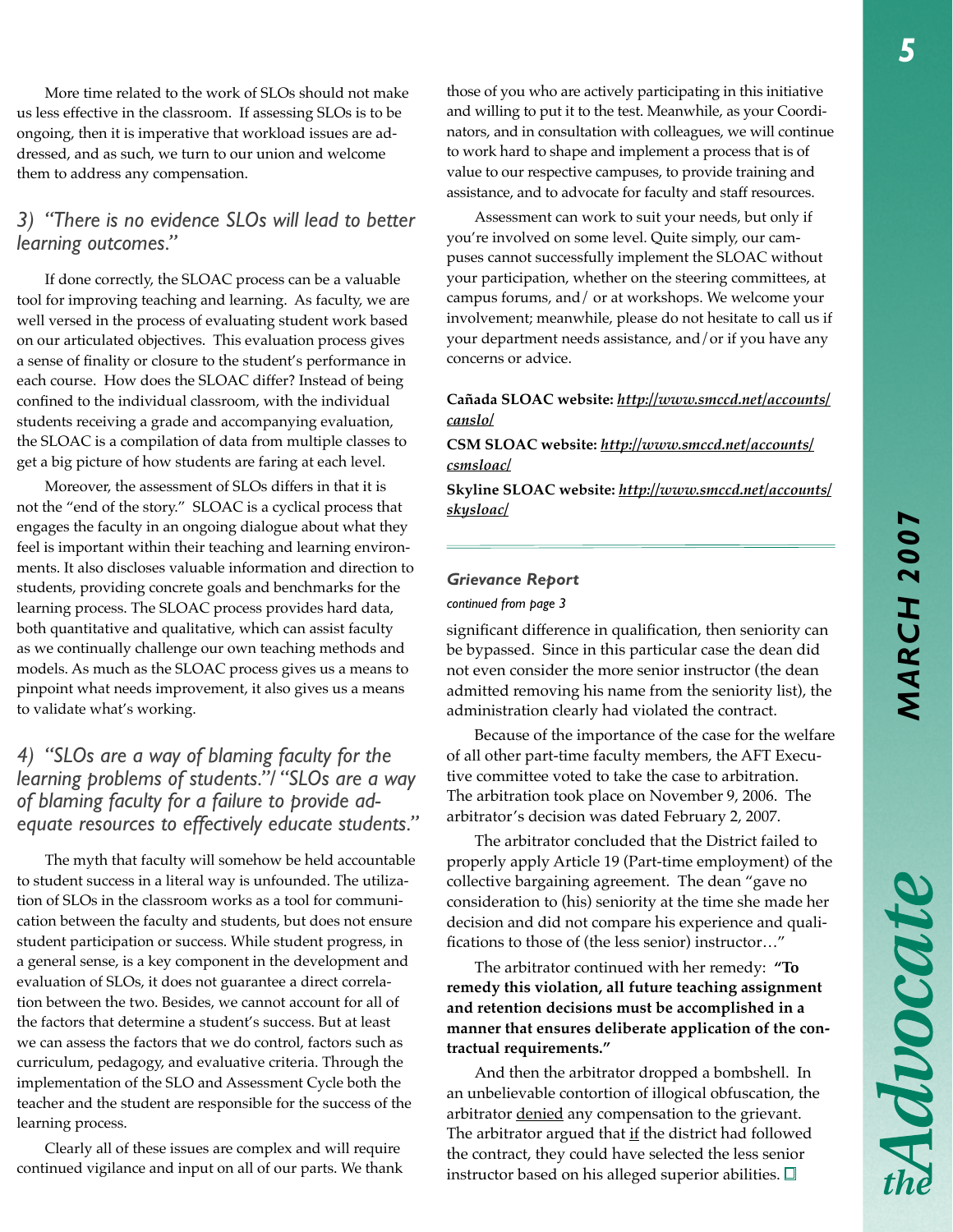#### *HEALTH AND SAFETY REPORT*

# *District is fined by OSHA after health and safety violations found at Skyline and CSM*

*by John Kirk, AFT 1493 Chief Grievance Officer*

#### **Skyline Building 7**

At the beginning of the fall semester, the union learned that many Skyline faculty in and around building 7 were concerned about their health. Over an eight-year period, three instructors who taught classes in that building had suffered brain tumors. Building 7 houses the hazardous waste closet where chemicals used in science classes are stored. The anatomy classes are also located in the building. The cadavers used in the anatomy classes are preserved in formaldehyde, which is a carcinogen. On August 29, 2006, the union filed a complaint with the Occupational Safety and Health Administration (Cal/OSHA) and requested an investigation of the brain tumors and of the ventilation system in the building.

In early September, the Chancellor promised the faculty that the District would hire a private firm of industrial hygienists (The Denali Group) to conduct air quality tests. The College contacted the Northern California Cancer Center to ascertain if the three brain tumors could be considered a "cancer cluster." On October 11, the Chancellor reported back to the faculty that an epidemiologist for the Northern California Cancer Center had written to the District on September 28: "Based on the information you provided, we do not believe that further investigation is warranted at this time, although it would be advisable to continue monitoring cancer occurrence among employees at Skyline Community College should new cases arise in the future."

On January 12, 2007, OSHA Senior Industrial Hygienist, Scott McAllister, published his report. The inspection resulted in a number of citations against Skyline College "involving chemical handling, use, programmatic administration, education and hazard assessment." **There were 14 separate citations with proposed penalties totaling \$22,500.**

One of the citations (item 7) read:

**At the time of the inspection, the employer had failed to monitor employees' exposure to formaldehyde in areas such as, but not limited to, the anatomy classroom #7203 where human cadavers and animal organs preserved in formaldehyde are used in anatomy instruction. Proposed penalty \$1,500.**

#### Another (item 11) read:

**In Building 7, the employer failed to measure the ventilation employed to capture formaldehyde vapors from cadavers in the first floor anatomy classroom, in room** 



**7123 hazardous waste storage area, and at the chemical fume hoods in rooms 7205 where general chemicals are handled. Proposed penalty \$600.**

A more serious item (Citation 2 Item 1) found:

**In building 7, room 7205, a frayed electrical power cord from the refrigerator containing highly volatile, flammable liquids was connected to the duplex electrical box beneath the adjacent chemical fume hood. Proposed penalty \$9,000.**

And Citation 3 Item 1 stated:

**In building 7, room 7205, where corrosive liquids are handled, the eyewash and shower components are separated and cannot be used concurrently as required by regulations. Proposed penalty \$9,000.**

#### **CSM Building 36**

When the new science building opened at CSM this fall, a number of faculty and staff whose offices and classes were in the building became ill. The union filed a complaint with Cal/OSHA on August 29, 2006 and contacted the CSM administration to find out what was being done to mitigate the problem. The administration acknowledged that there were problems with the ventilation system and that the building had not been properly cleaned by an outside firm. On September  $6<sup>th</sup>$  the District promised to clean the building properly and to call in a private firm to monitor the air quality (the Denali Group). A month went by after the Chancellor's promise before the building was cleaned on October 3-5th and then on October 9th the Denali Group sampled the air in the building.

The final report of the Denali Group stated:

1. The indoor air quality parameters in Building 36 were found to be well within the IAQ parameters established by ASHRAE for temperature, carbon dioxide and carbon monoxide. The measured relative humidity levels were above (greater than  $60\%$ ) the ASHRAE guidelines on the 1<sup>st</sup> and 2nd floors, while 3rd floor was within guidelines.

2. The sample analytical results do not indicate the presence of any volatile organic chemicals or formaldehyde, which exceeded established CAL/OSHA PELs.

*continued on next page*

3. The measured indoor air quality parameters and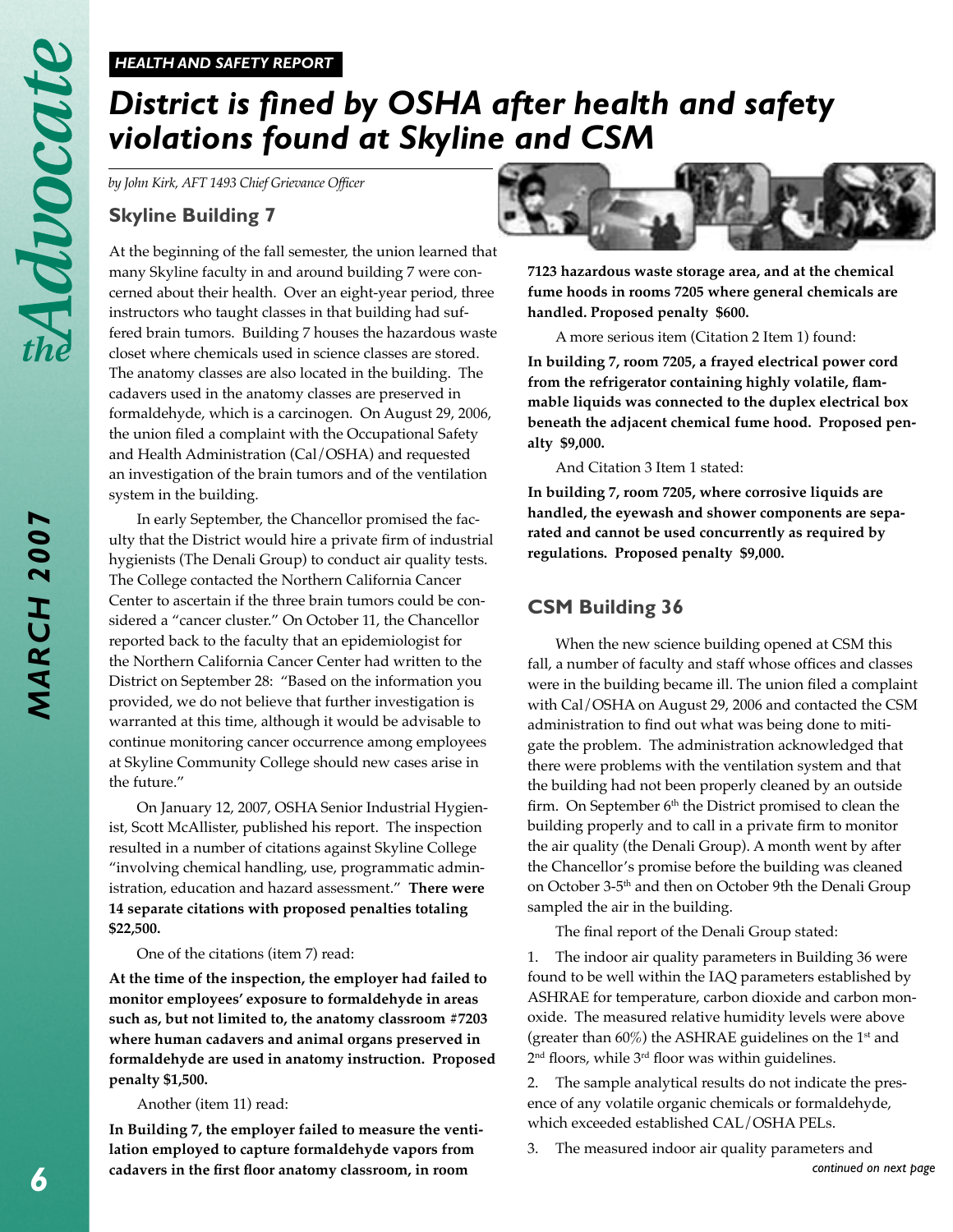# *MARCH 2007* MARCH 200

Advocate

#### *Health and Safety Report*

*continued from previous page*

chemical concentrations represent an acceptable indoor air quality as defined by ASHRAE- "air in which there are no known contaminants at harmful concentrations as determined by cognizant authorities and with which a substantial majority (80% or more) of the people exposed do not express dissatisfaction."

4. The sample results for airborne mold spores indicated that the measured levels were very low at the time of sample collection.

While the Denali Group found only a problem of high humidity, the OSHA inspector found more serious problems. On January 12, 2007, OSHA Industrial Hygienist, Paul Guiriba, published his report. **The inspection resulted in a number of citations (12) and proposed penalties totaling \$7,200.**

One of the citations (item 2) read:

**At building 36, College of San Mateo, an employee uses methylene chloride and/or formaldehyde which are a regulated carcinogen. The employee did not report in writing the use of carcinogen to …OSHA. Proposed Penalty \$3,000.**

Another (item 8) read:

State regulations require**: (A) Each employer who has a workplace covered by this standard shall monitor employees to determine their exposure to formaldehyde. At the time of this inspection, the employer failed to monitor any employee for formaldehyde. Personal monitoring was not performed. Proposed penalty \$150.**

#### Item 9 read:

**At the time of this inspection, employees were exposed to formaldehyde from 0.11 parts per million to .30 parts per million. The employer did not communicate to every employee that has exposure the hazards associated with formaldehyde at the workplace. Proposed penalty \$150.**

A more serious violation (Citation 2, Item 1) found:

**The employer stored seven 5-gallon flammable liquids inside the storage room (in Building 36). The employer failed to provide the openings to other rooms or buildings of this storage room with non-combustible liquid-tight raised sills or ramps at least four inches in height. There was no open-grated trench inside this room which drains to a safe location. This room stored the following on the open shelves: 10 gallons Methyl Alcohol, 1- gallons Ethyl Alcohol. 10 gallons Propanal, 5 gallons Petroleum Ether. Proposed penalty \$2,700.**

With the age of many of the buildings in the district, it is expected that safety issues will continue to occur. If you see any dangerous or unsafe conditions on the campus, you should contact the administration immediately.  $\square$ 

## *AFT 1493 Executive Committee endorses Marty Hittelman for CFT President*

At the January 24, 2007 meeting of AFT Local 1493, the Executive Committee voted unanimously to endorse the candidacy of Marty Hittelman for President of the California Federation of Teachers. Various Executive Committee members gave testimonials on Hittelman's behalf describing his past service to our Local, and reviewing his past leadership roles in the state community college system and in the CFT.

Ernie Rodriguez, AFT 1493 President, also offered his personal endorsement to Hittelman's candidacy. After the EC vote, Rodriguez wrote to Hittelman: "It is my personal belief, as well as that of our Executive Committee, that you will provide outstanding leadership to CFT."

AFT Local 1493's leadership endorsed the candidacy of Marty Hittelman based on Hittelman's history and background and on the program that he is running on. Below are excerpts from some of the significant points of his program:

### *Progressive Agenda*

Marty believes that the CFT should have a broad progressive agenda that leads in the fight for better working and living conditions for all Californians… ending the war in Iraq; protecting our environment so that we can live healthy lives; protecting a women's right to choose; enactment of a single payer universal health care system; providing the right to marry to all, independent of sexual preference; and a progressive tax system which invests in the future by building and supporting our educational institutions, libraries, parks, and other public infrastructure.

#### *Leadership Experience*

Marty Hittelman has a unique combination of experiences at the local, state, and national levels. He has the kind of experience needed to run a large organization like the CFT. As a member of the Los Angeles College Faculty Guild Local 1521, he has served his local as president, executive secretary-treasurer, executive secretary for grievance, negotiations team member, and wide range of other positions. He has served the CFT as senior vice president; president, vice president, and secretary of the Community College Council; and numerous other positions. He has served the national AFT as a member of the AFT Higher Education Program and Policy Council. The Higher Education PPC develops AFT positions and programs for the approximately 160,000 higher education employees it represents. He has also worked on arguments and negotiating strategies to advance the union agenda. He would now like to apply that expertise to all divisions of the California Federation of Teachers.